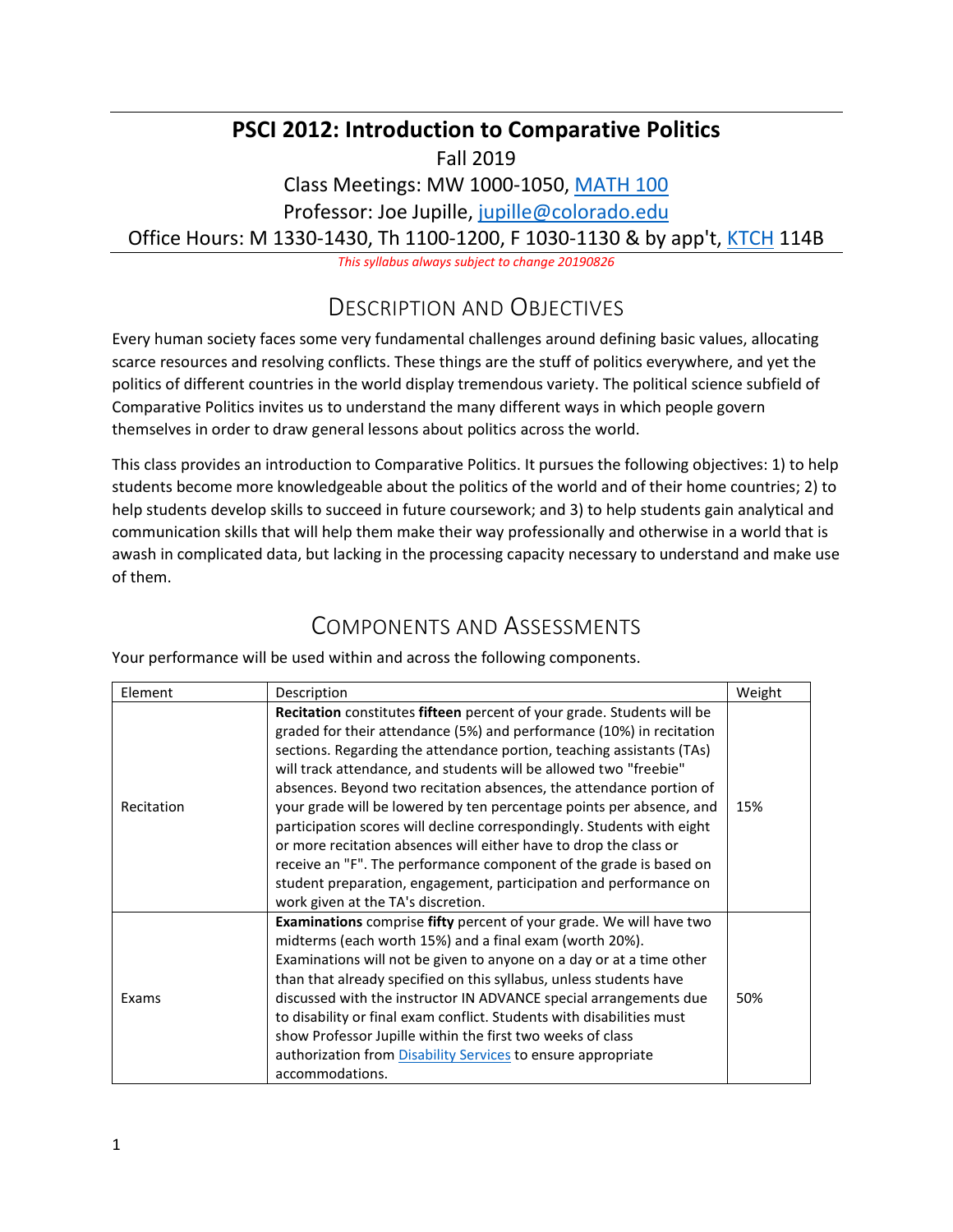| Research Exercise           | A multipart research exercise will account for twenty percent of your<br>grade. Guidelines will come forth soon.                                                                                                                                                                                                                                                                  | 20% |
|-----------------------------|-----------------------------------------------------------------------------------------------------------------------------------------------------------------------------------------------------------------------------------------------------------------------------------------------------------------------------------------------------------------------------------|-----|
| Parliamentary<br>Simulation | Week nine recitations will feature a group-based role-playing<br>parliamentary simulation worth a total of five percent of your final<br>grade. You will write a short paper (4%) in preparation for the<br>simulation and you will also be assigned a grade (1%) based on the<br>results of the simulation. Guidelines will be provided.                                         | 5%  |
| <b>Clickers</b>             | Student scores on the Clicker questions in lecture make up ten<br>percent of your grade. I will give a reading quiz at the start of most<br>lectures, and other Clicker questions will arise throughout each<br>lecture. Students receive three "freebie" Clicker days (i.e., we will<br>drop your three lowest Clicker scores). Clickers are NOT used in<br>recitation sections. | 10% |
| Extra Credit                | There may be occasional extra-credit opportunities. For example, if<br>you ever find a typo in a reading or one of my overheads, we will<br>increase your Clicker score by 0.1%. We will define additional<br>opportunities as they arise.                                                                                                                                        |     |

I will grade your work on the following (standard) scale.

|       |        | $B+$ | 87-89 | $C+$ | 77-79 | $D+$ | 67-69 |   |          |
|-------|--------|------|-------|------|-------|------|-------|---|----------|
| A     | 94-100 | B    | 83-86 |      | 73-76 | D    | 63-66 | E | $0 - 59$ |
| $A -$ | 90-93  | $B-$ | 80-82 | $C-$ | 70-72 | $D-$ | 60-62 |   |          |

# RECITATION INFORMATION

| <b>NAME</b>                              | <b>EMAIL</b>                             | <b>CLASS SECTIONS</b>                                                        |
|------------------------------------------|------------------------------------------|------------------------------------------------------------------------------|
| <b>Professor:</b><br>Joe Jupille         | jupille@colorado.edu                     | <b>PSCI 2012-100 (LECTURES):</b><br>MW 1000-1050 MATH 100                    |
| <b>LEAD TA:</b><br><b>Trenton Marlar</b> | Trenton.Marlar@Colorado.EDU              | PSCI 2012-114: M 1400-1450 ECON 205;<br>PSCI 2012-115: W 1500-1550 HLMS 237  |
| TA:<br>Alberto Burgos-Rivera             | Alberto.Burgos-rivera@Colorado.EDU       | PSCI-2012-105: W 1200-1250 CLRE 302;<br>PSCI 2012-112: F 1000-1050 MUEN E064 |
| TA:<br>Erkan Gunes                       | Erkan.Gunes@Colorado.EDU                 | PSCI 2012-107: M 1600-1650 CLRE 208;<br>PSCI 2012-108: W 1200-1250 HALE 260  |
| TA:<br>Rezwan Masud                      | Mohammad.RezwanulHaquemasud@Colorado.EDU | PSCI 2012-104: W 0900-0950 HALE 260;<br>PSCI 2012-106: W 1100-1150 HALE 260  |
| TA:<br>Rachel O'Neal                     | Rachel.Oneal@Colorado.EDU                | PSCI 2012-102: M 1300-1350 ECON 13;<br>PSCI 2012-110: F 1200-1250 ENVD 120   |
| TA:<br>Kathy Schauer                     | Kathryn.Schauer@Colorado.EDU             | PSCI 2012-103: M 1100-1150 MCOL E155;<br>PSCI 2012-109: M 1200-1250 HLMS 141 |
| TA:<br>Cong Wang                         | Cong.Wang@Colorado.EDU                   | PSCI 2012-101: M 0900-0950 HALE 260;<br>PSCI 2012-116: F 0900-0950 CLRE 208  |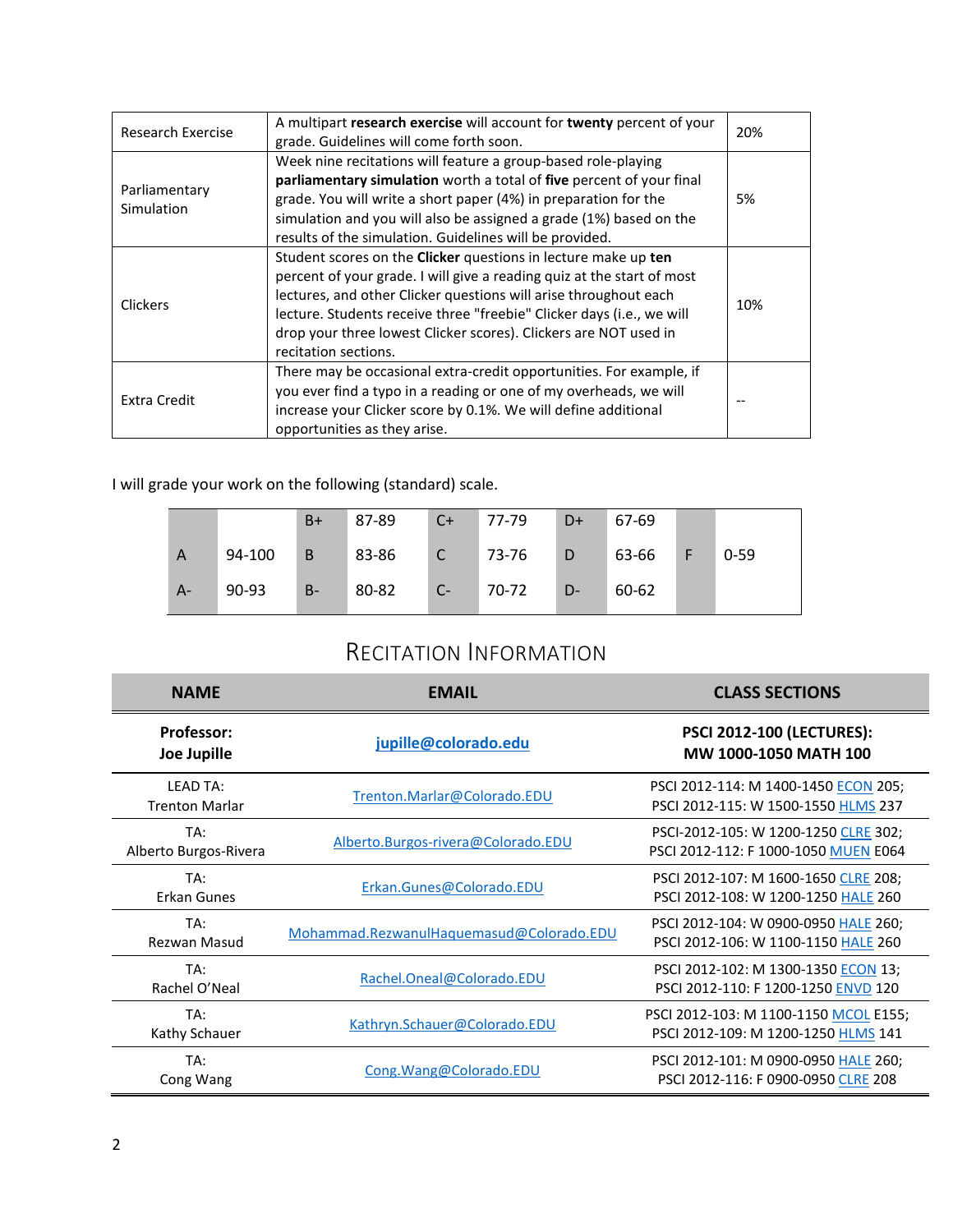## REQUIRED MATERIALS

Two materials are required for the course.

- 1. **Clark**, William Roberts, Matt **Golder** and Sona Nadenichek **Golder** [**CGG**]. 2019*. Foundations of Comparative Politics*. CQ Press. ISBN 9781506360737. Available via CU Bookstore.
- 2. **I>clicker**, available via CU Bookstore.
- 3. Additional required readings, marked with a \*\* in the course schedule, are available electronically, either through **Canvas** or directly **Online**.

### **POLICIES**

#### Laptops and electronic devices

**No laptops or other electronic devices will be allowed in PSCI 2012 lecture**. If I see you texting or whatever in lecture, I am liable to call attention to you in front of a couple hundred people. TAs can set their own policies for recitations.

#### Accommodation For Disabilities

If you qualify for accommodations because of a disability, please submit your accommodation letter from Disability Services to me in a timely manner so that your needs can be addressed. Disability Services determines accommodations based on documented disabilities in the academic environment. Information on requesting accommodations is located on the [Disability Services website.](http://www.colorado.edu/disabilityservices/students) Contact Disability Services at 303-492-8671 o[r dsinfo@colorado.edu](mailto:dsinfo@colorado.edu) for further assistance. If you have a temporary medical condition or injury, see [Temporary Medical Conditions](http://www.colorado.edu/disabilityservices/students/temporary-medical-conditions) under the Students tab on the Disability Services website.

#### Religious Observances

Campus policy regarding religious observances requires that faculty make every effort to deal reasonably and fairly with all students who, because of religious obligations, have conflicts with scheduled exams, assignments or required attendance. Se[e campus policy regarding religious](http://www.alumniconnections.com/links/link.cgi?l=6681989&h=137433&e=UCBI-20150813152414http://www.alumniconnections.com/links/link.cgi?l=6681989&h=137433&e=UCBI-20150813152414)  [observances](http://www.alumniconnections.com/links/link.cgi?l=6681989&h=137433&e=UCBI-20150813152414http://www.alumniconnections.com/links/link.cgi?l=6681989&h=137433&e=UCBI-20150813152414) for full details, *and let me know no later than week three* of the semester if you expect to miss any class for religious observance.

#### Classroom Behavior

Students and faculty each have responsibility for maintaining an appropriate learning environment. Those who fail to adhere to such behavioral standards may be subject to discipline. Professional courtesy and sensitivity are especially important with respect to individuals and topics dealing with race, color, national origin, sex, pregnancy, age, disability, creed, religion, sexual orientation, gender identity, gender expression, veteran status, political affiliation or political philosophy. Class rosters are provided to the instructor with the student's legal name. I will gladly honor your request to address you by an alternate name or gender pronoun. Please advise me of this preference early in the semester so that I may make appropriate changes to my records. For more information, see the policies on [classroom](http://www.colorado.edu/policies/student-classroom-and-course-related-behavior)  [behavior](http://www.colorado.edu/policies/student-classroom-and-course-related-behavior) and th[e Student Code of Conduct.](http://www.colorado.edu/osccr/)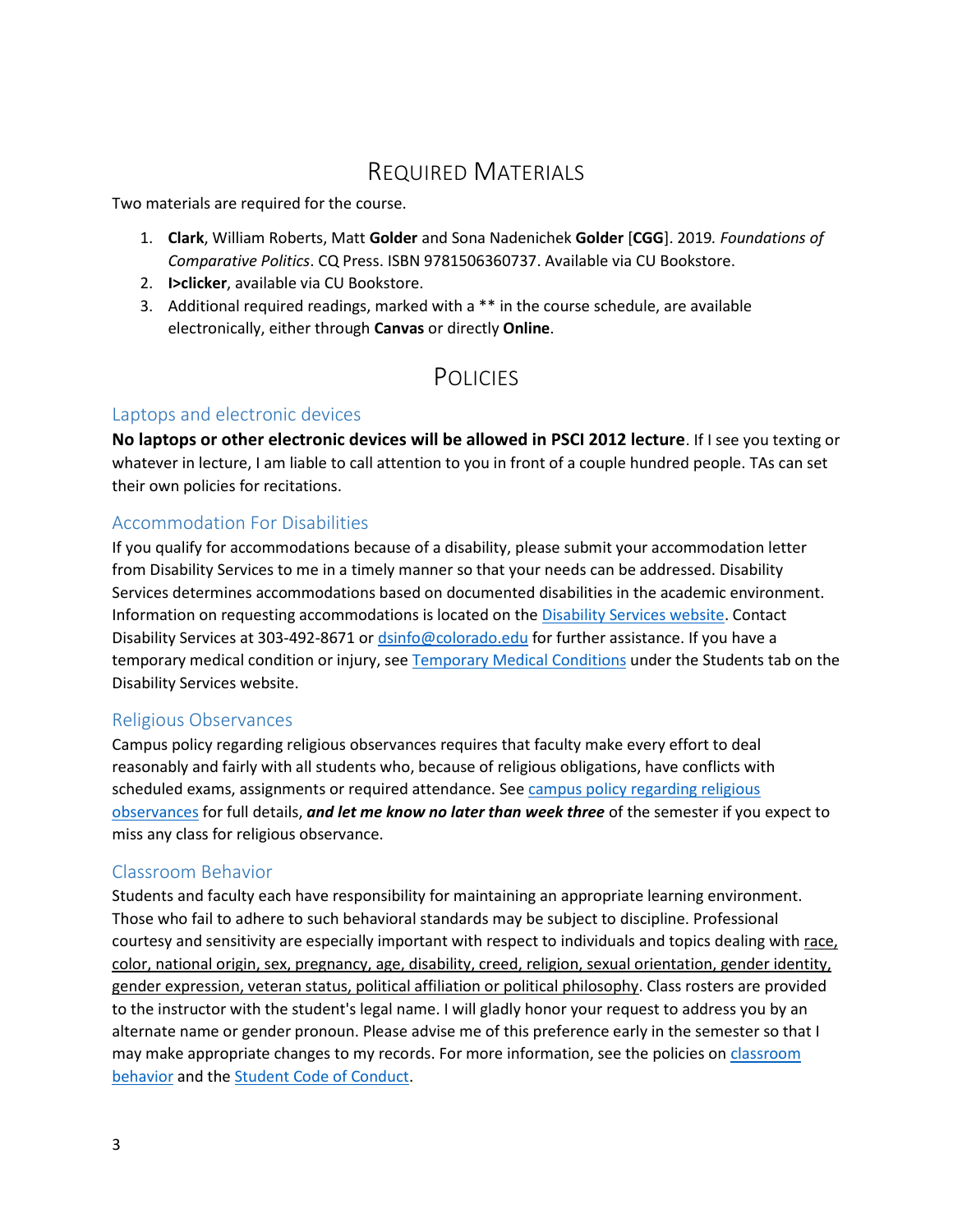#### Sexual Misconduct, Discrimination, Harassment and/or Related Retaliation

The University of Colorado Boulder (CU Boulder) is committed to fostering a positive and welcoming learning, working, and living environment. CU Boulder will not tolerate acts of sexual misconduct, intimate partner abuse (including dating or domestic violence), stalking, protected-class discrimination or harassment by members of our community. Individuals who believe they have been subject to misconduct or retaliatory actions for reporting a concern should contact the Office of Institutional Equity and Compliance (OIEC) at 303-492-2127 or [cureport@colorado.edu.](mailto:cureport@colorado.edu) Information about the OIEC, university policies, [anonymous reporting,](https://cuboulder.qualtrics.com/jfe/form/SV_0PnqVK4kkIJIZnf) and the campus resources can be found on the [OIEC website.](http://www.colorado.edu/institutionalequity/)

Please know that faculty and instructors have a responsibility to inform OIEC when made aware of incidents of sexual misconduct, discrimination, harassment and/or related retaliation, to ensure that individuals impacted receive information about options for reporting and support resources.

#### Honor Code

All students enrolled in a University of Colorado Boulder course are responsible for knowing and adhering to the Honor Code. Violations of the policy may include plagiarism, cheating, fabrication, lying, bribery, threat, unauthorized access to academic materials, clicker fraud, submitting the same or similar work in more than one course without permission from all course instructors involved, and aiding academic dishonesty. All incidents of academic misconduct will be reported to the Honor Code [\(honor@colorado.edu;](mailto:honor@colorado.edu) 303-492-5550). Students who are found responsible for violating the academic integrity policy will be subject to nonacademic sanctions from the Honor Code as well as academic sanctions from the faculty member. Additional information regarding the Honor Code academic integrity policy can be found at the [Honor Code Office website.](https://www.colorado.edu/osccr/honor-code)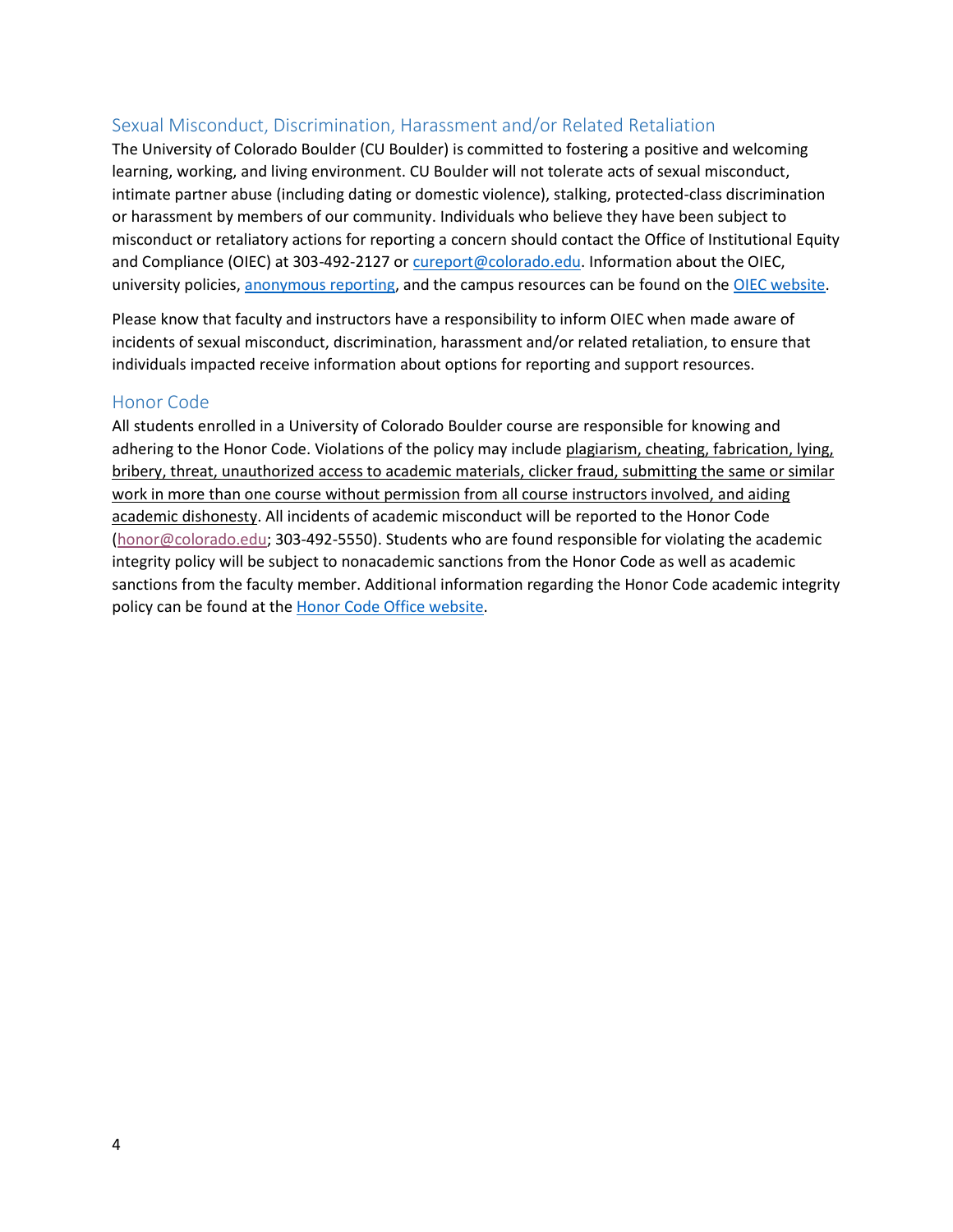## COURSE SCHEDULE

**TBD = "to be determined"**

**Complete the reading associated with each meeting \*before\* class.**

**Additional readings \*will\* be added for various meetings.**

| <b>YYYYMMDD</b>                              | <b>DOW</b> | <b>WK</b>      | <b>MTG</b>     | <b>TOPIC</b>                                           | <b>ASSIGNMENT</b>       |  |
|----------------------------------------------|------------|----------------|----------------|--------------------------------------------------------|-------------------------|--|
| <b>I. Introductory Themes</b>                |            |                |                |                                                        |                         |  |
| 20190826                                     | M          | $\mathbf{1}$   | $\mathbf{1}$   | Course Introduction                                    | CGG ch. 1 (12 pp).      |  |
| 20190828                                     | W          | $\mathbf{1}$   | $\overline{2}$ | (Social) Science                                       | CGG ch. 2 (20 pp).      |  |
| 20190902                                     | M          | <b>XX</b>      | <b>XX</b>      | Labor Day. Thank a laborer!                            |                         |  |
|                                              |            |                |                | <b>II. Modern States</b>                               |                         |  |
| 20190904                                     | W          | $\overline{2}$ | 3              | <b>Politics</b>                                        | CGG ch. 3 (20 pp).      |  |
| 20190909                                     | M          | 3              | 4              | Origins of the Modern State                            | CGG ch. 4 (18 pp).      |  |
| 20190911                                     | W          | 3              | 5              | Economic Determinants of Democracy and<br>Dictatorship | CGG ch. 5, pp. 71-79.   |  |
| 20190916                                     | M          | 4              | 6              | Economic Determinants of Democracy and<br>Dictatorship | CGG ch. 5, pp. 79-95.   |  |
| 20190918                                     | W          | 4              | $\overline{7}$ | Cultural Determinants of Democracy and<br>Dictatorship | CGG ch 6, pp. 97-108.   |  |
| 20190923                                     | M          | 5              | 8              | Cultural Determinants of Democracy and<br>Dictatorship | CGG ch. 6, pp. 108-122. |  |
| 20190925                                     | W          | 5              | 9              | <b>Democratic Transitions</b>                          | CGG ch. 7, pp. 123-142. |  |
| 20190930                                     | M          | 6              | 10             | <b>Democratic Transitions</b>                          | CGG ch. 7, pp. 142-154. |  |
| 20191002                                     | W          | 6              | 11             | catch-up and review                                    | none                    |  |
| 20191007                                     | M          | $\overline{7}$ | 12             | Midterm #1                                             | none                    |  |
| III. Varieties of Dictatorship and Democracy |            |                |                |                                                        |                         |  |
| 20191009                                     | W          | $\overline{7}$ | 13             | Varieties of Dictatorship                              | CGG ch. 8, pp. 155-174. |  |
| 20191014                                     | M          | 8              | 14             | Varieties of Dictatorship                              | CGG ch. 8, pp. 174-194. |  |
| 20191016                                     | W          | 8              | 15             | Problems with Group Decision-Making                    | CGG ch. 9 (22 pp).      |  |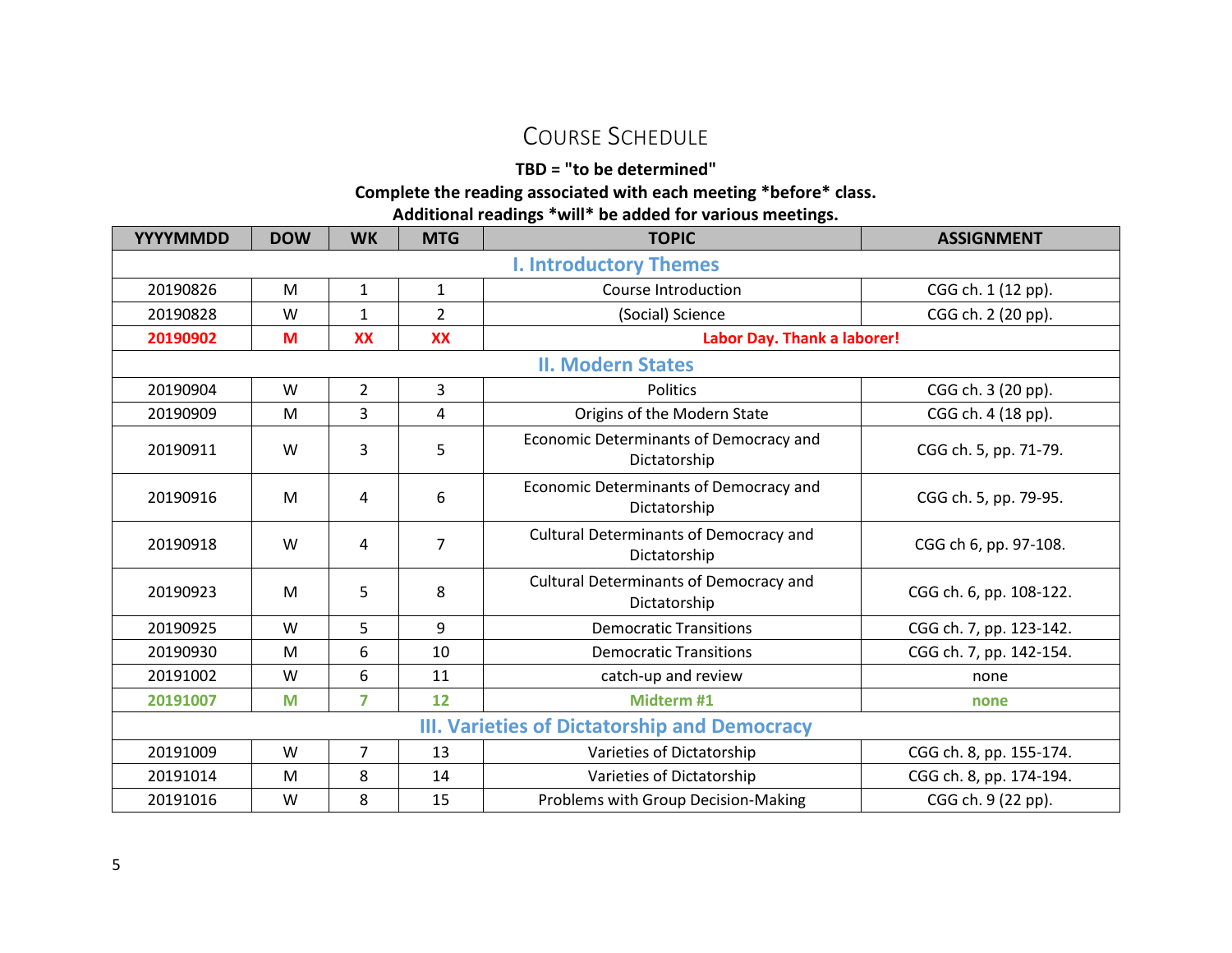| 20191021                             | M | 9         | 16        | Varieties of Democracy:<br><b>Parliamentary Regimes</b>                                                                     | CGG ch. 10, pp. 217-240. |  |
|--------------------------------------|---|-----------|-----------|-----------------------------------------------------------------------------------------------------------------------------|--------------------------|--|
| 20191023                             | W | 9         | 17        | Varieties of Democracy:<br>Presidential and Semi-Presidential Regimes                                                       | CGG ch. 10, pp. 240-251. |  |
| 20191028                             | M | 10        | 18        | <b>Electoral Systems:</b><br><b>Electoral Integrity and Majoritarian Systems</b>                                            | CGG ch. 11, pp. 253-272. |  |
| 20191030                             | W | 10        | 19        | <b>Electoral Systems:</b><br>Proportional, Mixed Systems and System Choice                                                  | CGG ch. 11, pp. 272-287. |  |
| 20191104                             | M | 11        | 20        | Social Cleavages and Party Systems                                                                                          | CGG ch. 12, pp. 289-307. |  |
| 20191106                             | W | 11        | 21        | Social Cleavages, Institutions and Party Systems:<br>Duverger's Theory                                                      | CGG ch. 12, pp. 308-319. |  |
| 20191111                             | M | 12        | 22        | Institutional Veto Players:<br>Federalism                                                                                   | CGG ch. 13, pp. 321-332. |  |
| 20191113                             | W | 12        | 23        | Institutional Veto Players:<br>Bicameralism, Constitutionalism and Others                                                   | CGG ch. 13, pp. 332-350. |  |
| 20191118                             | M | 13        | 24        | catch-up and review                                                                                                         | none                     |  |
| 20191120                             | W | 13        | 25        | Midterm #2                                                                                                                  | none                     |  |
| 20191125                             | M | <b>XX</b> | <b>XX</b> | <b>Fall Break / Thanksgiving</b>                                                                                            |                          |  |
| 20191127                             | W | <b>XX</b> | <b>XX</b> |                                                                                                                             |                          |  |
| <b>IV. Institutions and Outcomes</b> |   |           |           |                                                                                                                             |                          |  |
| 20191202                             | M | 14        | 26        | <b>Consequences of Democratic Institutions:</b><br>Consensus vs. Majoritarian; Fiscal Policy                                | CGG ch. 14, pp. 351-370. |  |
| 20191204                             | W | 14        | 27        | <b>Consequences of Democratic Institutions:</b><br>Institutions and a) Ethnic Conflict and b)<br><b>Democratic Survival</b> | CGG ch. 14, pp. 370-392. |  |